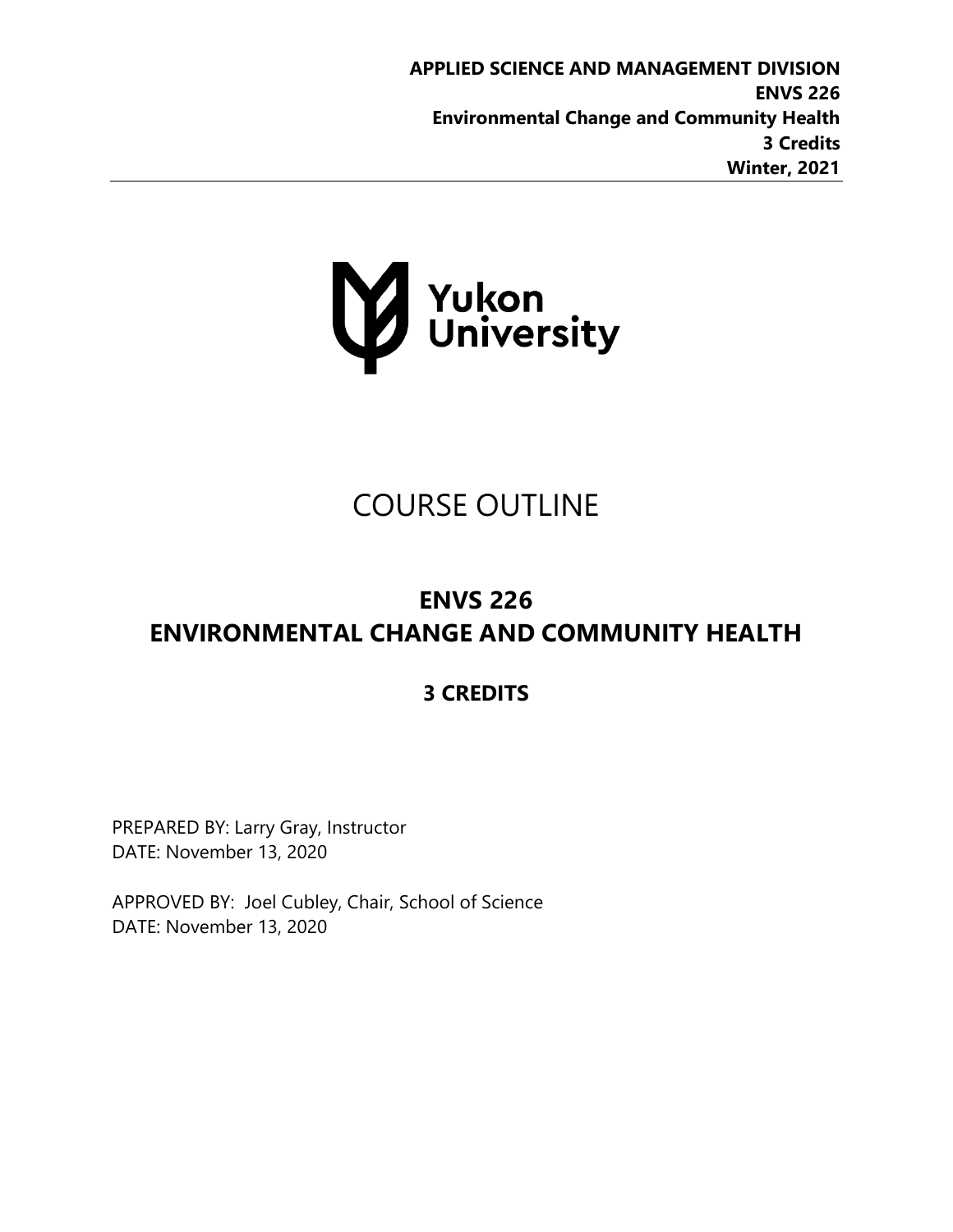



This work is licensed under the Creative Commons Attribution-NonCommercial-ShareAlike 4.0 International License. To view a copy of this license, visit http://creativecommons.org/licenses/by-nc-sa/4.0/.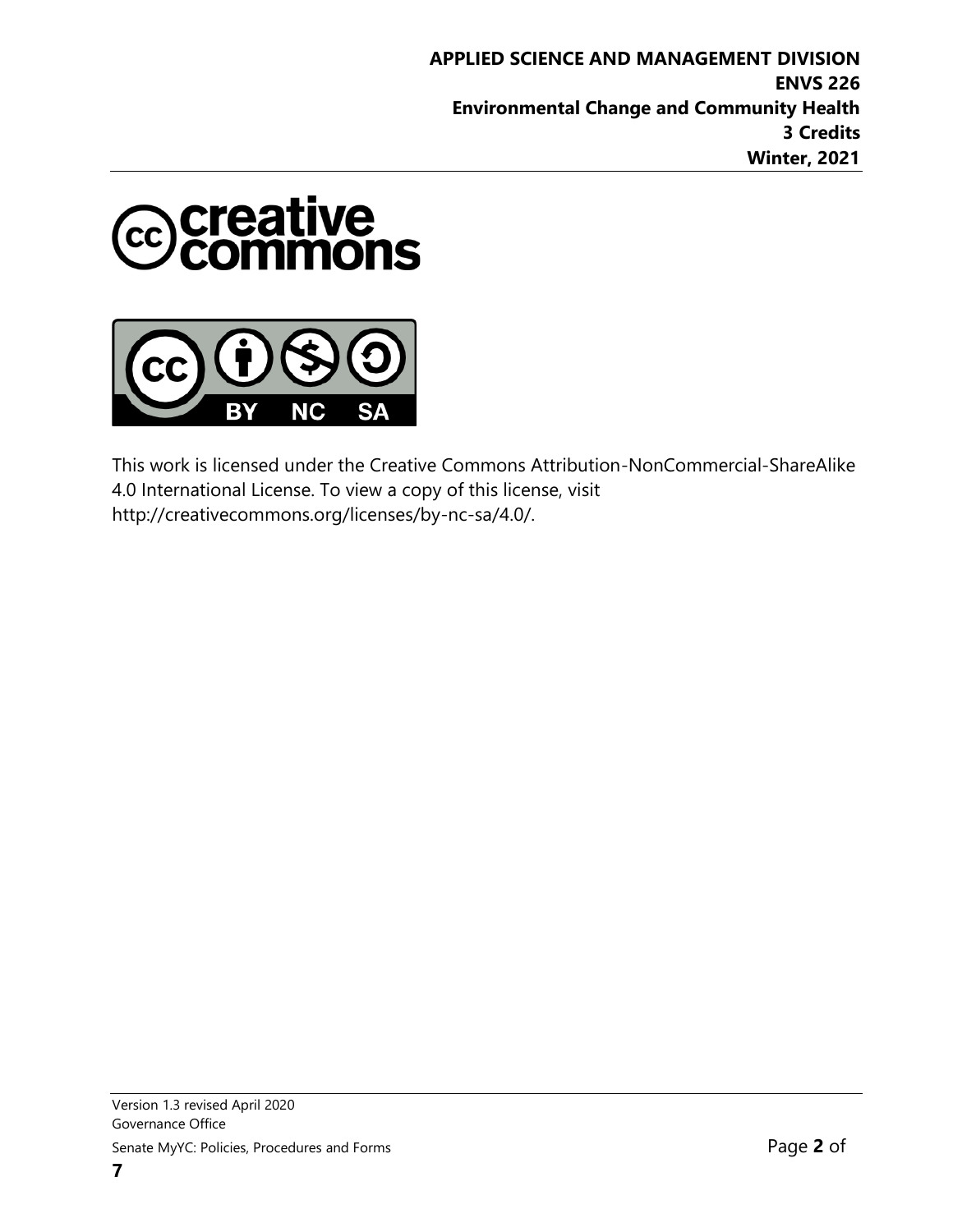# **ENVIRONMENTAL CHANGE AND COMMUNITY HEALTH**

| <b>INSTRUCTOR:</b>            | Larry Gray       |                   | <b>OFFICE HOURS:</b> By appointment |
|-------------------------------|------------------|-------------------|-------------------------------------|
| <b>OFFICE LOCATION: A2303</b> |                  | <b>CLASSROOM:</b> | Zoom                                |
| <b>E-MAIL:</b>                | lgray@yukonu.ca  | TIME:             | Thursdays, 1:00-2:30 pm.            |
| <b>TELEPHONE:</b>             | $(867)$ 456-8607 | <b>DATES:</b>     | January 5- April 20, 2021           |

#### **COURSE DESCRIPTION**

This course (developed in collaboration with Canada's Northern Contaminants Program and Trent University) is complementary to ENVS 040/ENVS 225 Environmental Change and Fish & Wildlife Health. It covers some of the same material in less depth but focuses more on the impacts of environmental changes such as environmental contaminants and climate change on human health. The course is relevant for all northerners, but particularly those interested in working in the health field. The importance of traditional food to the health of northerners, alternative models of health and wellness, and traditional versus modern diets are all discussed in light of the latest research results on contaminants and other environmental issues in the north. The new field of functional medicine is explored and interwoven with congruent ideas drawn from indigenous wisdom.

#### **PREREQUISITES**

None

#### **RELATED COURSE REQUIREMENTS**

Students must have a PC, laptop or cell phone with internet connectivity for Zoom classes.

#### **EQUIVALENCY OR TRANSFERABILITY**

In progress.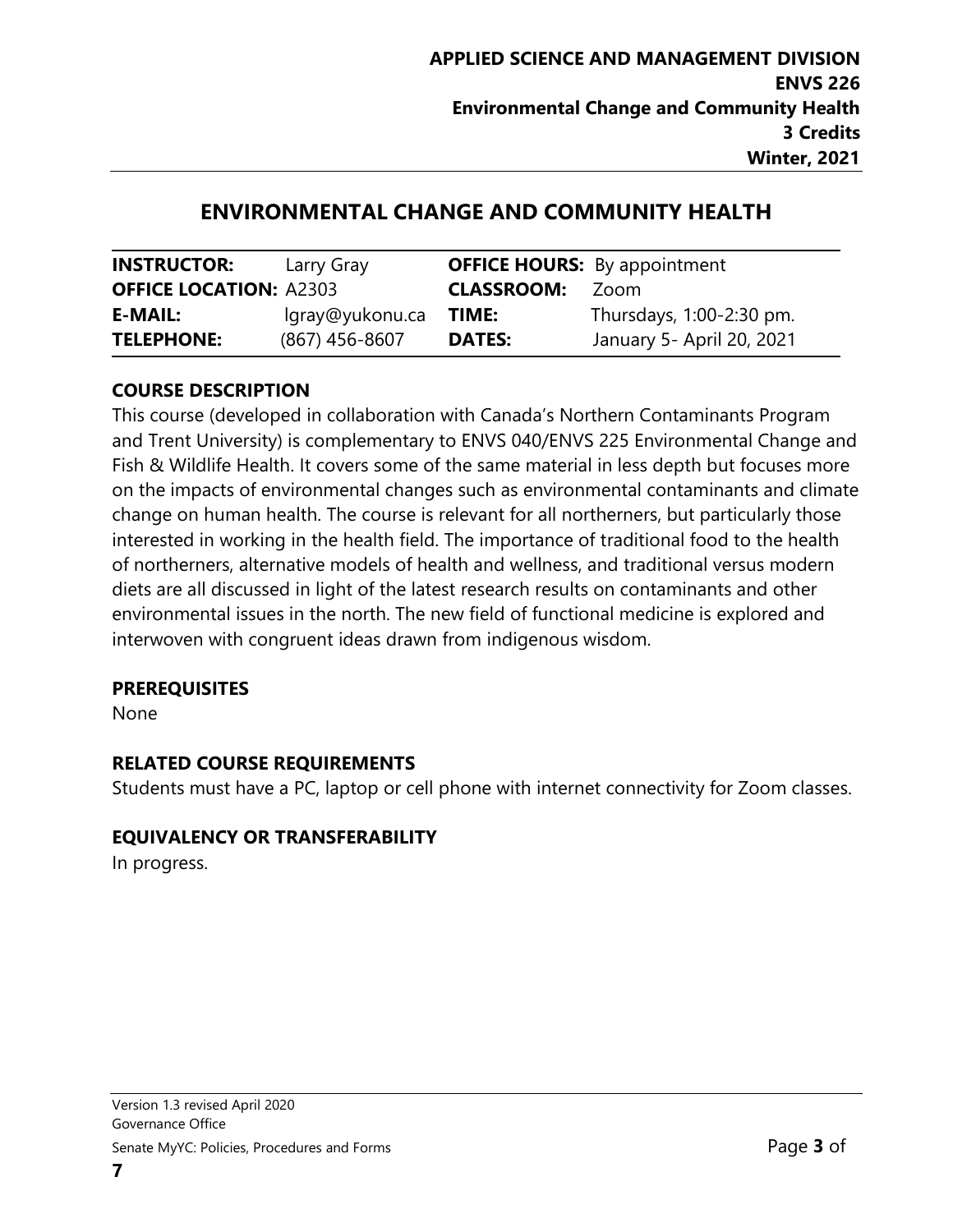#### **LEARNING OUTCOMES**

Upon successful completion of the course, students will be able to:

- a. Recognize and appreciate the geographic and global scope of environmental changes, particularly, long-range contaminants, climate change and loss of biodiversity.
- b. Understand the holistic connections (spiritual, mental, physical and emotional) between the land and human health.
- c. Identify the traditional foods and fish and wildlife species that are consumed in the north and in the Yukon.
- d. Define what it means to be a healthy person and a healthy community.
- e. Identify community health issues in the student's home community.
- f. Understand functional medicine.

#### **COURSE FORMAT**

This course is designed for distance delivery. There will be one 1.5-hour videoconference each week and a course website, including a discussion forum and links to other information sources.

#### **ASSESSMENTS:**

Attendance at all videoconference sessions is mandatory. Unexcused absences in excess of 10% of scheduled activities may result in withdrawal at the instructor's discretion.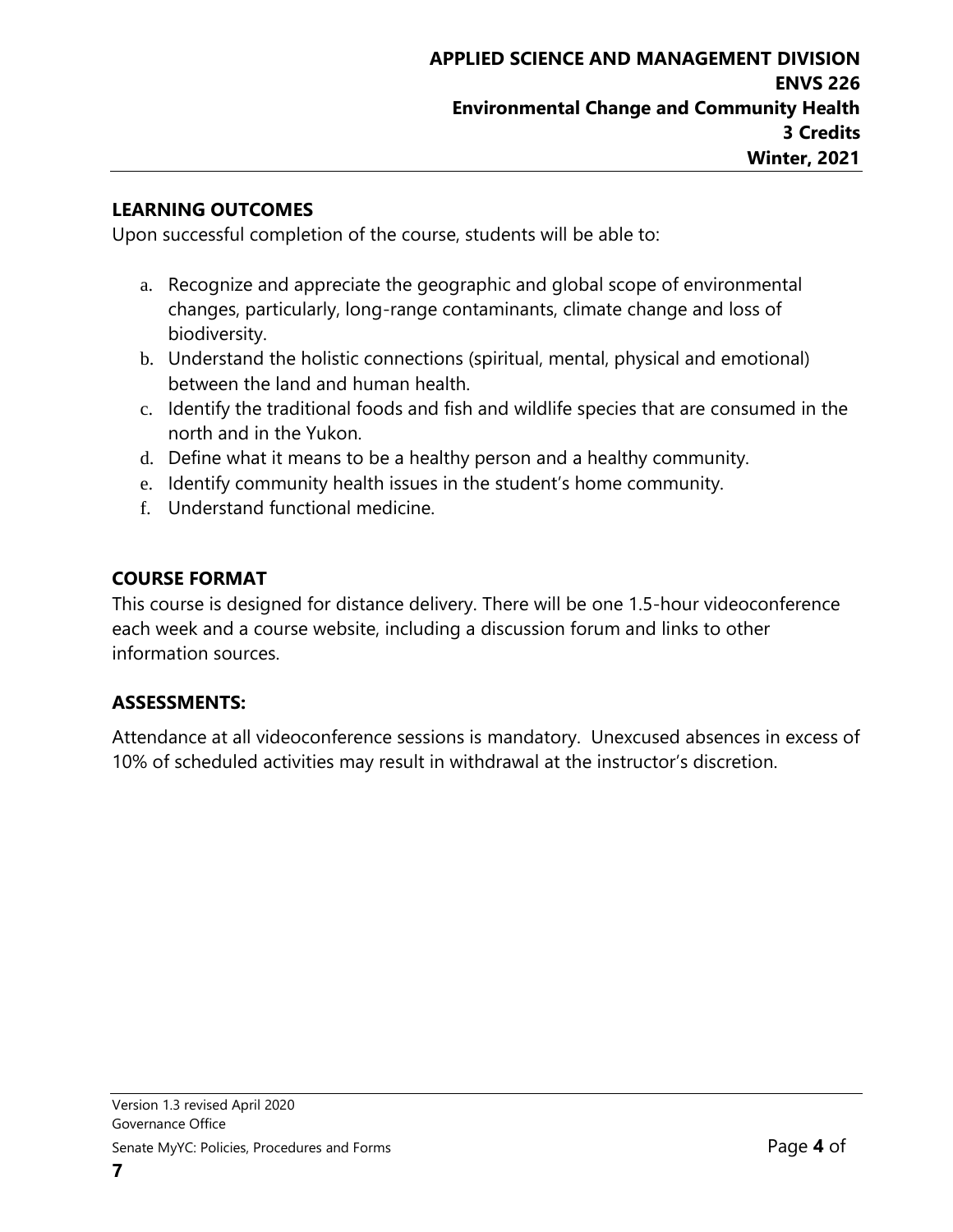#### **EVALUATION:**

| <b>ASSIGNMENTS</b>                    | <b>PERCENTAGE</b> (%) |
|---------------------------------------|-----------------------|
| Journal                               | 45%                   |
| Advocacy Paper, Presentation & Poster | 45%                   |
| Participation                         | $10\%$                |
| NO MIDTERM EXAM                       | NO FINAL EXAM         |
| <b>TOTAL</b>                          | $100\%$               |

#### **REQUIRED TEXTBOOKS AND MATERIAL**

None

## **ACADEMIC AND STUDENT CONDUCT**

Information on academic standing and student rights and responsibilities can be found in the current Academic Regulations that are posted on the Student Services/ Admissions & Registration web page.

## **PLAGIARISM**

Plagiarism is a serious academic offence. Plagiarism occurs when a student submits work for credit that includes the words, ideas, or data of others, without citing the source from which the material is taken. Plagiarism can be the deliberate use of a whole piece of work, but more frequently it occurs when students fail to acknowledge and document sources from which they have taken material according to an accepted manuscript style (e.g., APA, CSE, MLA, etc.). Students may use sources which are public domain or licensed under Creative Commons; however, academic documentation standards must still be followed. Except with explicit permission of the instructor, resubmitting work which has previously received credit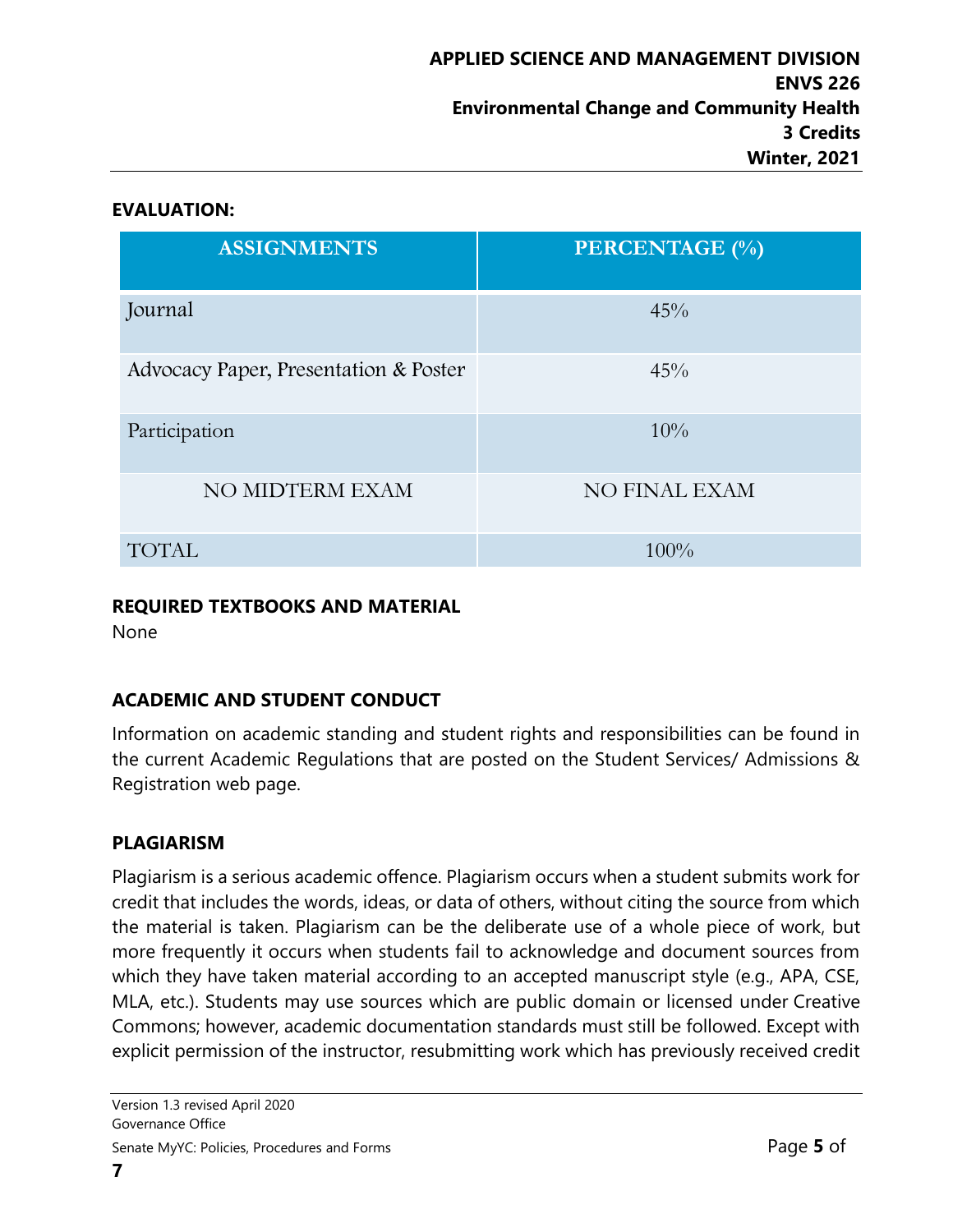is also considered plagiarism. Students who plagiarize material for assignments will receive a mark of zero (F) on the assignment and may fail the course. Plagiarism may also result in dismissal from a program of study or the University.

## **YUKON FIRST NATIONS CORE COMPETENCY**

Yukon University recognizes that a greater understanding and awareness of Yukon First Nations history, culture and journey towards self-determination will help to build positive relationships among all Yukon citizens. As a result, to graduate from ANY Yukon University program, you will be required to achieve core competency in knowledge of Yukon First Nations. For details, please see www.yukonu.ca/yfnccr.

#### **ACADEMIC ACCOMMODATION**

Reasonable accommodations are available for students requiring an academic accommodation to fully participate in this class. These accommodations are available for students with a documented disability, chronic condition or any other grounds specified in section 8.0 of the Yukon University Academic Regulations (available on the Yukon University website). It is the student's responsibility to seek these accommodations. If a student requires an academic accommodation, they should contact the Learning Assistance Centre (LAC): lac@yukonu.ca.